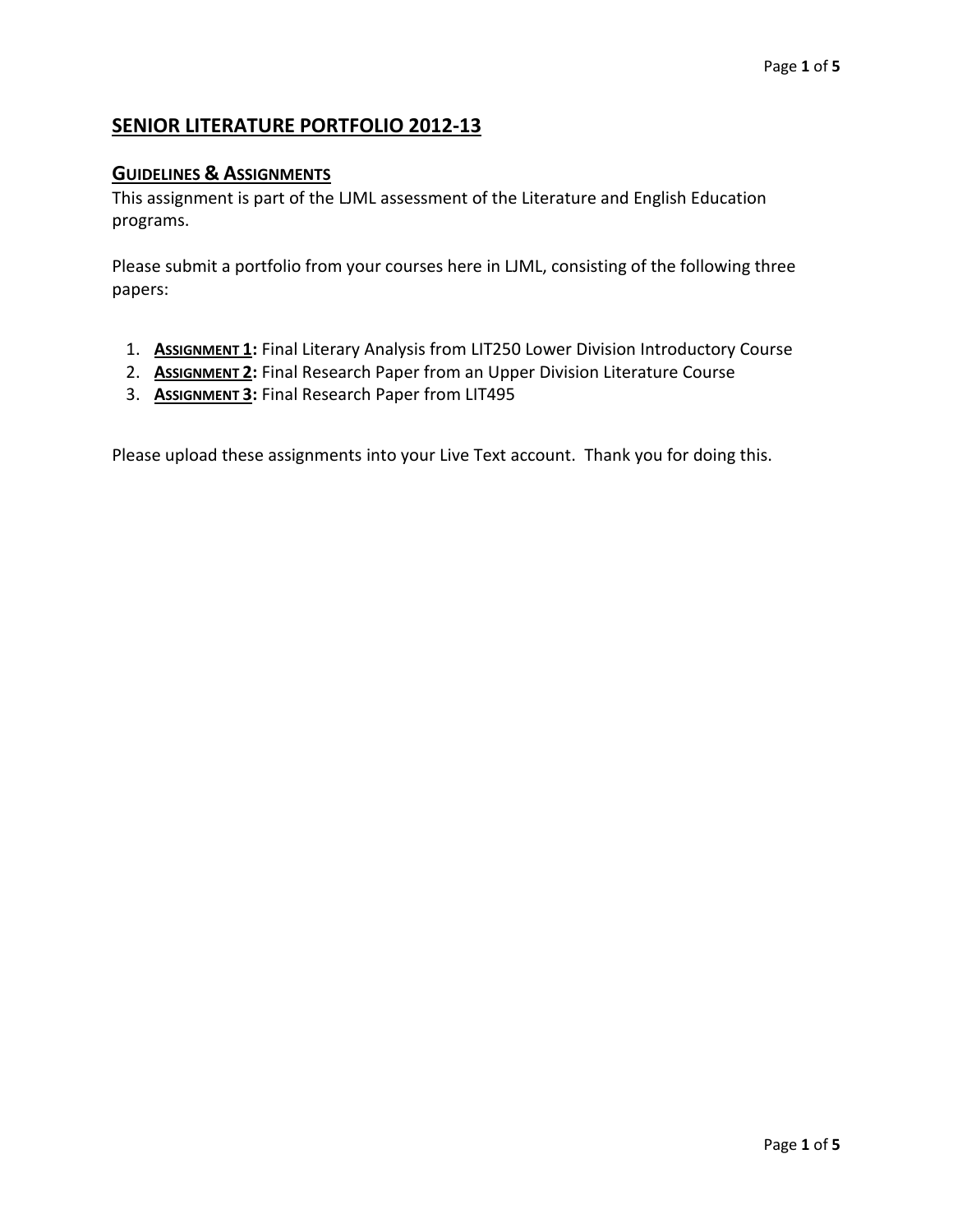## **ASSIGNMENT ONE: SENIOR PORTFOLIO: LIT 250 FINAL LITERARY ANALYSIS**

For our purposes in LIT 250 this paper will be the **Major Paper** because it will represent your cumulative and most skilled literary analysis of the semester; it should be informed by all the formal and informal feedback you have received on previous analyses; it should use MLA style *flawlessly*.

#### **Writing Task:**

Please construct a 4-5 page analysis of James Joyce's story "The Dead" based on a main claim of your own choosing and using one or a combination of critical approaches identified in your DiYanni text, Bressler text, and/or in the case study book for "The Dead." You might design your main claim to address a particular

- **•** effect or meaning that seems dominant in the work;
- key question and/or issue that become apparent as a result of a particular critical approach;
- genre that the work seems to embody interestingly;
- literary device that seems uniquely significant in the work;
- structural feature (scene, recurring pattern, archetype, plot closure, etc.) that defines the thematic message of the work or the predominant effect of the work;

Your analysis **must use** the primary source of "The Dead" and a minimum of **three (3) secondary sources** which may include the readings in the case study book. Outstanding papers, however, will show evidence of research that goes beyond assigned course texts. All sources **must be listed** in a Works Cited page at the end of your analysis.

Your paper **should include** a full introduction and conclusion following the rhetorical components outlined in the handout on introductions and conclusions that you were given for Analysis 3.

You will find that beginning your pre-writing work by responding to the *Close Reading Frames of Analysis* handout (*see Eclass*) will help you explore the meaning of the story and identify the literary devices, issues, themes, and effects that are of interest to you.

#### **Research:**

Please use the information covered in the Baker and Huling text to assist you in researching your paper if need be.

#### **Matters to Remember:**

- 1. Be sure to structure your analysis in terms of **main claim, sub-claims (reasons),** and **textual evidence**. (*See template handout and Eclass.*)
- 2. Remember that your *evidence is not self-evident*; it requires **explanatory commentary** preceding it to direct readers to what specifically in the evidence illustrates your subclaim and main claim and often following it for full elaboration and/or summarizing. Remember *quotes may not stand alone* as sentences on their own. (*See handout on Hamlet example from early in the semester and Eclass*.)
- 3. Remember as well, that you need to use the same set of **key words and ideas** from your claim statement throughout your discussion. This practice builds **coherence and clarity** in your argument. (*See revision guide handouts to coherent papers and Eclass*.)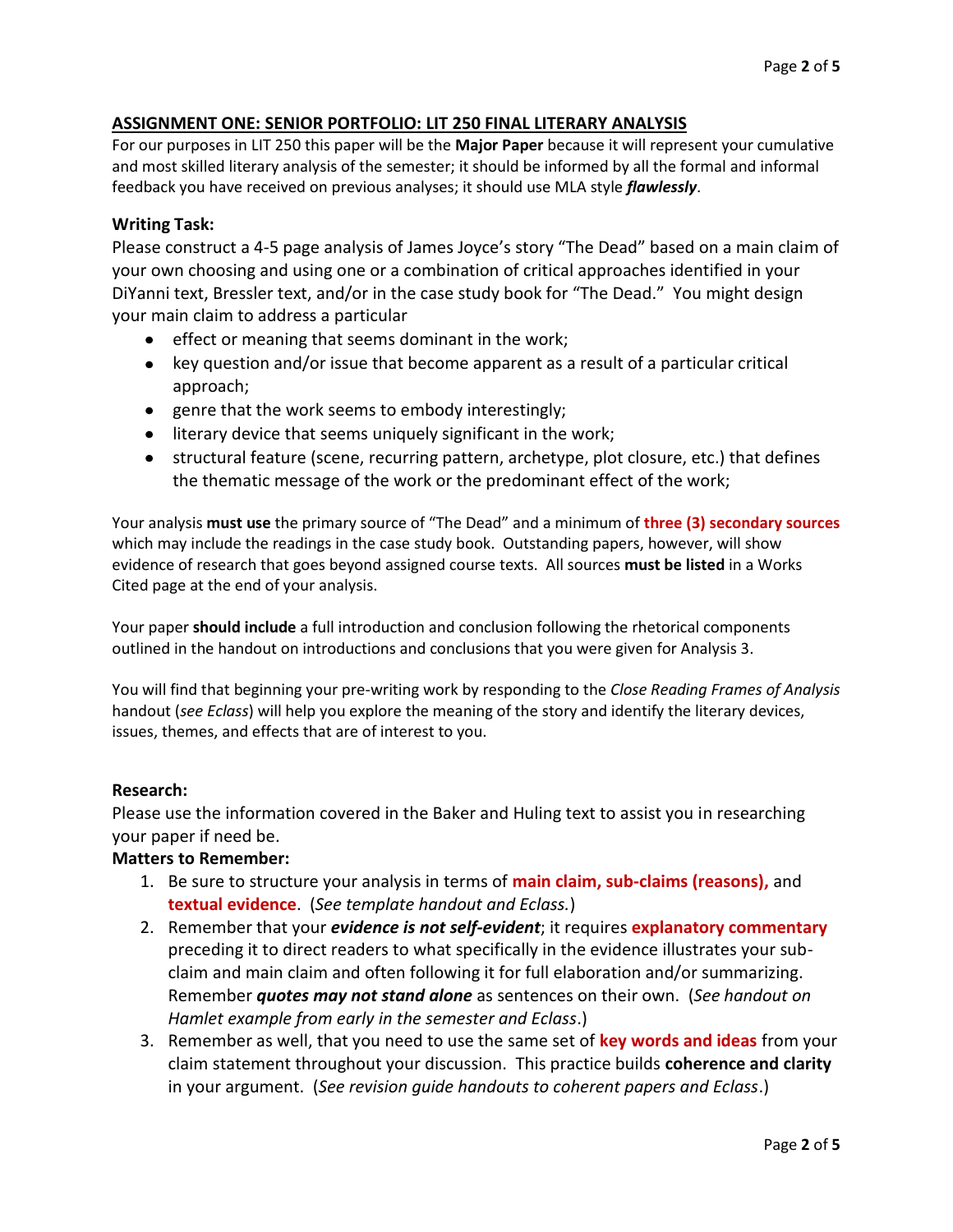4. Remember to include a full **introduction** and **conclusion** that follow the rhetorical components outlined in class and on handout. (*See handout on introductions and conclusions and Eclass*.)

## **MLA Style:** *MLA Handbook for Writers*

Please follow MLA guidelines in formatting, mechanics and stylistics. Papers that do not follow MLA style will be returned ungraded. Please see *MLA Handbook* **Chapter 4** for correct format.

Include your secondary and primary sources in a "List of Works Cited" page at the end of your analysis. See *MLA Handbook***, Chapter 5 "Documentation: Preparing the List of Works Cited"**, especially sections **5.1-5.3** for the correct arrangement of this page. Please use the applicable sections **5.4-5.8** in the remainder of **Chapter 5** as your sources dictate.

Review **Chapter 3 "The Mechanics of Writing"** (especially **section 3.7**). Review also **Chapter 2 "Plagiarism and Academic Integrity**," if you have any questions about what you should/should not cite. Also give careful attention to the pertinent examples for citing sources in the text of your paper which are covered in **Chapter 6 "Documentation: Citing Sources in the Text."**

You would do well to also carefully consult **Chapter 4 "The Format of the Research Paper"** as it applies to your particular paper. See also Citation Machine website: <http://citationmachine.net/>

#### **Special Components of Major Paper not Required for Preceding Literary Analysis Papers:**

- Additional Length
- **•** Primary and Several Secondary Sources Required

**RUBRICS FOR ASSESSMENT: Local Rubric (Loaded into LIVE TEXT)**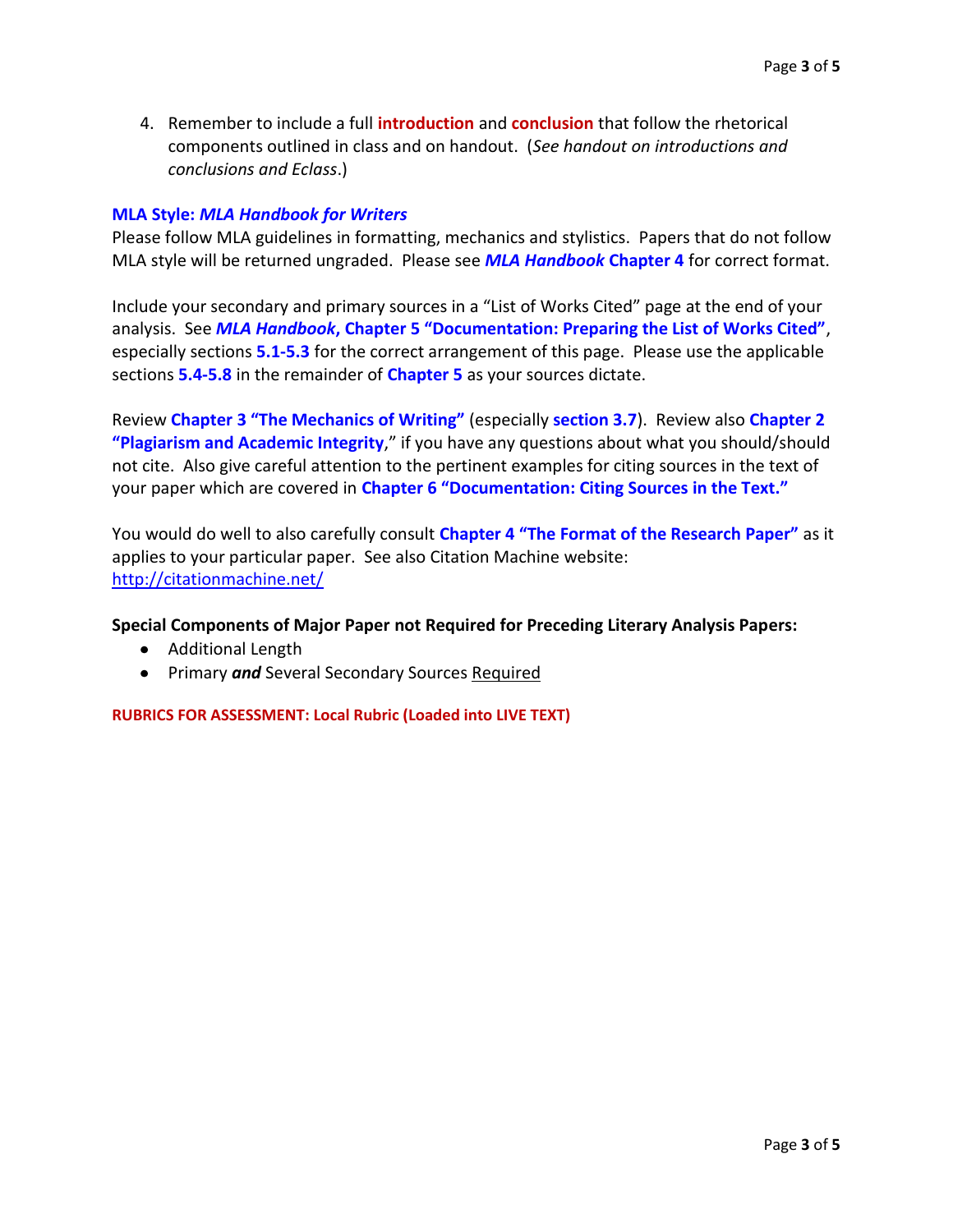## **ASSIGNMENT TWO: SENIOR PORTFOLIO: UPPER DIVISION LITERATURE RESEARCH PAPER**

#### **Length: 10-15pp.**

**Major Paper Text:** Compose a **main claim-driven/thesis-driven** argument that identifies a significant but arguable interpretation of a work, works, or issue. Your paper should demonstrate skilled close reading and *could* draw on one or more theoretical approaches to the work (Formalist, Feminist, Marxist, New Historicist/Cultural Poetics, etc.)—though a theoretical approach is not required. If you take a particular theoretical approach in your research paper, you do not need to explicitly name the critical approach since it will be implicitly communicated by the way you frame your thesis and discussion.

**Sources:** You will need to research, read, and cite material from scholarly sources outside the primary text you choose to analyze. These scholarly materials will include books, articles, essays, internet periodicals, etc. written about the primary text or issue you've selected. Please exercise good judgment in the internet sources you select and cite. Please consult the MLA Bibliography as well as additional library databases for the most reliable and up-to-date sources for your research.

Your paper should include 10-20 of these sources.

**Major Paper Style Guide:** Follow MLA Style explicitly.

**RUBRICS FOR ASSESSMENT: AAC&U Informational Literacy, AAC&U Written Communication (Loaded into LIVE TEXT)**